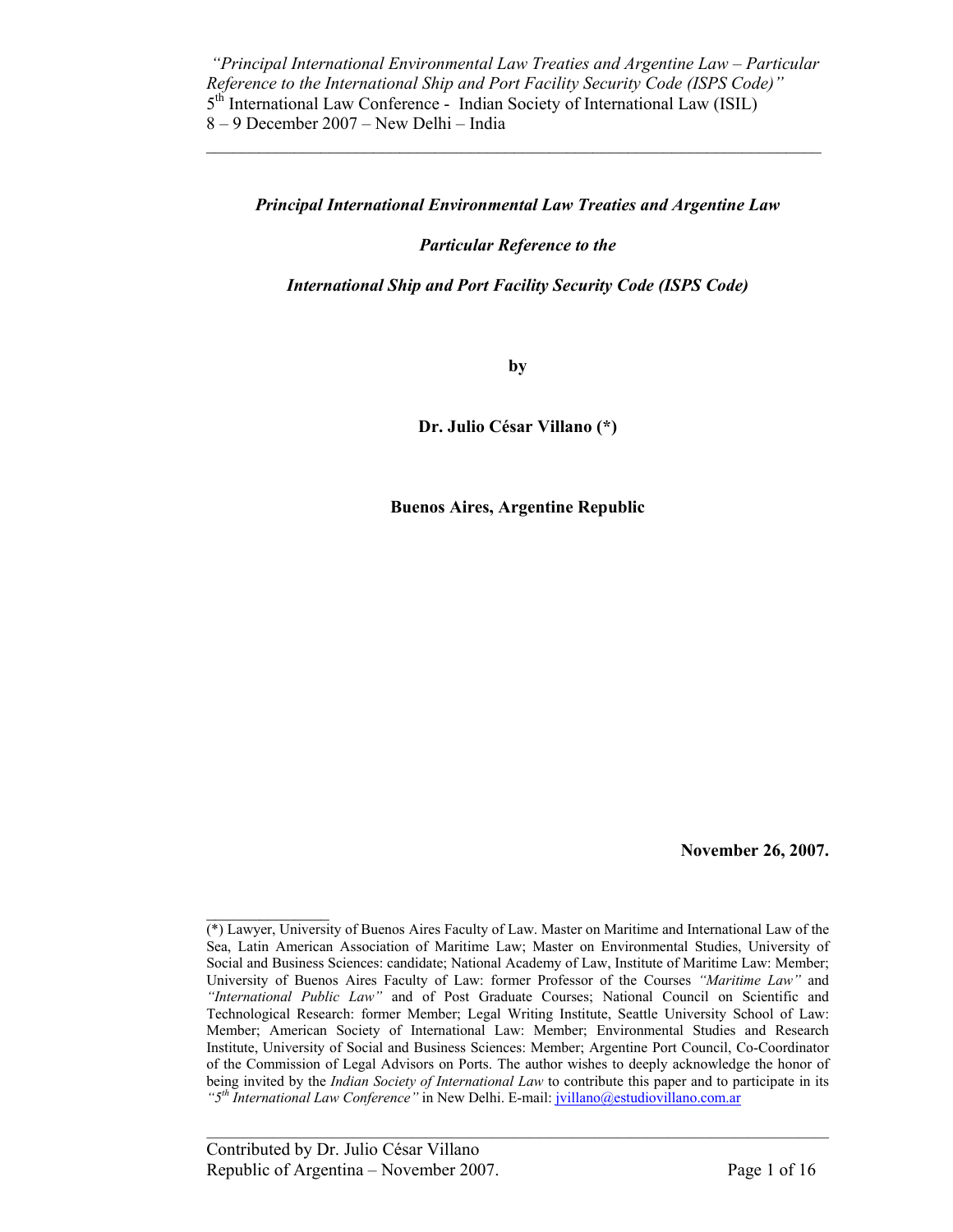$\mathcal{L}_\mathcal{L} = \mathcal{L}_\mathcal{L} = \mathcal{L}_\mathcal{L} = \mathcal{L}_\mathcal{L} = \mathcal{L}_\mathcal{L} = \mathcal{L}_\mathcal{L} = \mathcal{L}_\mathcal{L} = \mathcal{L}_\mathcal{L} = \mathcal{L}_\mathcal{L} = \mathcal{L}_\mathcal{L} = \mathcal{L}_\mathcal{L} = \mathcal{L}_\mathcal{L} = \mathcal{L}_\mathcal{L} = \mathcal{L}_\mathcal{L} = \mathcal{L}_\mathcal{L} = \mathcal{L}_\mathcal{L} = \mathcal{L}_\mathcal{L}$ 

## **Table of Contents**

**PART I.** 

**1. Introduction.** 

**2. Principal international environmental agreements.** 

**3. The argentine legal system.** 

**4. Status of the general agreements (treaties and conventions).** 

**5. Argentine Republic: principal international environmental agreements in force.** 

**6. Recent updates on the environmental legal framework in Argentina.** 

**PART II.** 

**1. Introduction.** 

**2. General background and principal aspects regarding port activities in Argentina. A brief story of port activities in the country.** 

**3. The privatization of Argentine ports.** 

**4. National Authorities: the Port Authority and the Maritime Authority.** 

**5. Some practical questions still unresolved.** 

**6. Other National Agencies with authority in Argentine ports.** 

**7. Rules issued by the National Port Authority to implement the ISPS Code.** 

**8. Rules issued by the National Maritime Authority to implement the ISPS Code.** 

**9. Problems because of the superposition of both legal regimes.** 

**10. Conclusions.**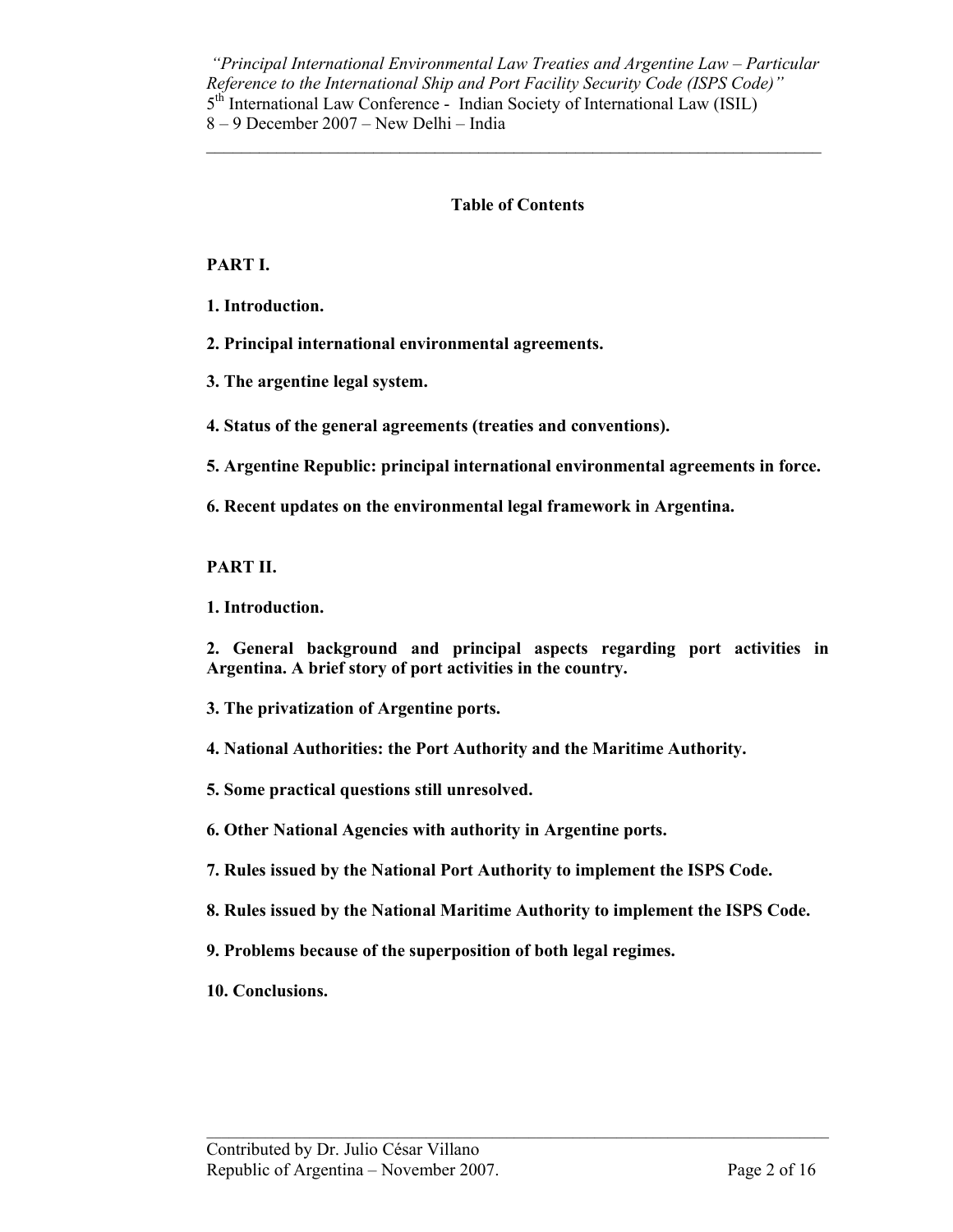$\mathcal{L}_\mathcal{L} = \mathcal{L}_\mathcal{L} = \mathcal{L}_\mathcal{L} = \mathcal{L}_\mathcal{L} = \mathcal{L}_\mathcal{L} = \mathcal{L}_\mathcal{L} = \mathcal{L}_\mathcal{L} = \mathcal{L}_\mathcal{L} = \mathcal{L}_\mathcal{L} = \mathcal{L}_\mathcal{L} = \mathcal{L}_\mathcal{L} = \mathcal{L}_\mathcal{L} = \mathcal{L}_\mathcal{L} = \mathcal{L}_\mathcal{L} = \mathcal{L}_\mathcal{L} = \mathcal{L}_\mathcal{L} = \mathcal{L}_\mathcal{L}$ 

# **PART I.**

## **1. Introduction.**

 This paper is divided in two parts, being the first a general one where we explain –in Part I- the legal structure of the Argentine system and how the Constitutional reform of 1994 has changed the classical pyramid. Then, we refer to the main aspects of the international environmental agreements adopted by the country.

 In Part II we focus, specifically, on the legal problems related to port activities that arose from the ratification of the International Ship and Port Facility Code (ISPS Code) adopted by International Maritime Organization IMO.

#### **2. Principal international environmental agreements.**

 It is a difficult task to attempt to summarize which are the most principal international environmental agreements. Fortunately, in doing so, the American Society of International Law has prepared the *ASIL Guide to Electronic Resources for International Law* and, regarding the international environmental law, Anne Burnet<sup>1</sup> has authored a chapter of mentioned *Guide* and she clearly stated that there are *"groups of topics"* which cannot be left out the scope.

 As she wrote *"until the late 1960s, most international agreements aimed at protecting the environment served narrowly defined utilitarian purposes. Alexandre C. Kiss and Dinah Shelton, International Environmental Law (New York: Transnational Pub., 1991) at p. 1. beginning with the 1972 Stockholm Declaration of the United Nations Conference on the Human Environment (linked from http://www.unep.org/Documents/Default.asp?DocumentID=97), however, international agreements came to reflect a desire to limit damages to the environment. These international agreements paralleled national legislation which increasingly sought to preserve the environment. International environmental law encompasses a diverse group of topics".* Those main topics are: sustainable development, biodiversity, transfrontier pollution, marine pollution, endangered species, hazardous materials and activities, cultural preservation, desertification, uses of the seas and climate change.

 As we all know, each one of these *groups of topics* is governed by an international agreement (treaty or convention).

## **3. The argentine legal system.**

 Our country's legal system is based on the National Constitution which was originally adopted in 1853 and last amended in 1994, when many clauses

<sup>&</sup>lt;sup>1</sup> See: http://www.asil.org/resource/env1.htm.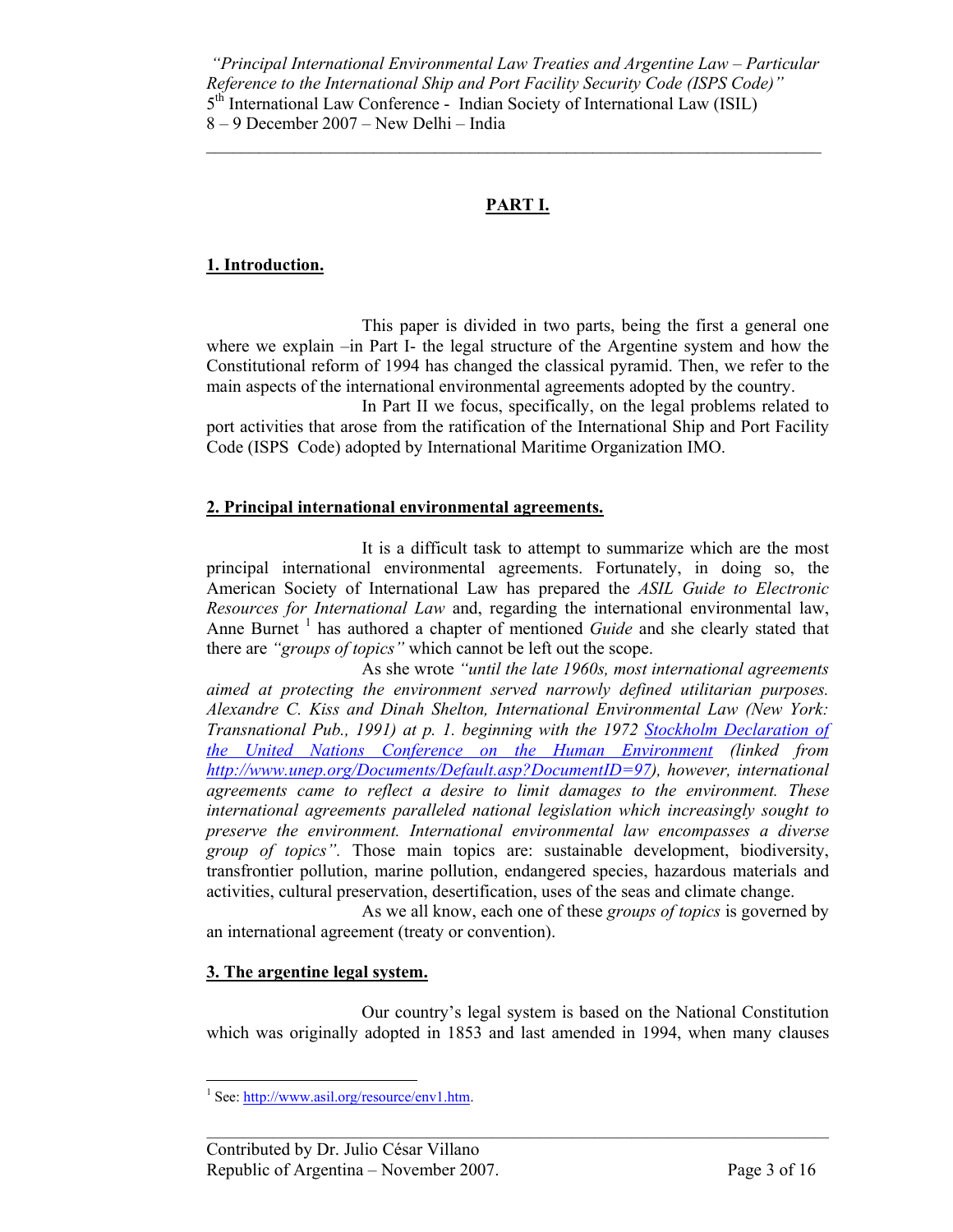$\mathcal{L}_\mathcal{L} = \mathcal{L}_\mathcal{L} = \mathcal{L}_\mathcal{L} = \mathcal{L}_\mathcal{L} = \mathcal{L}_\mathcal{L} = \mathcal{L}_\mathcal{L} = \mathcal{L}_\mathcal{L} = \mathcal{L}_\mathcal{L} = \mathcal{L}_\mathcal{L} = \mathcal{L}_\mathcal{L} = \mathcal{L}_\mathcal{L} = \mathcal{L}_\mathcal{L} = \mathcal{L}_\mathcal{L} = \mathcal{L}_\mathcal{L} = \mathcal{L}_\mathcal{L} = \mathcal{L}_\mathcal{L} = \mathcal{L}_\mathcal{L}$ 

were introduced among which there is the so called *environmental clause* (in article 41 of the National Constitution<sup>2</sup>).

 It should be noted that the 1994 amendment also included other matters where international law is very concerned, as it happens with the international treaties regarding Human Rights: they acquired constitutional hierarchy as set forth by article 75, paragraph 22 of the Supreme Law  $3$ .

 The international treaties hierarchy is stated under articles 31 and 27 of the National Constitution. The first one refers to the regulations appeal priority establishing that *"This Constitution, the laws of the Nation enacted by Congress in pursuance thereof, and treaties with foreign powers, are the supreme law of the Nation..."* and then determines that each province is bound thereby, notwithstanding any provision to the contrary included in the provincial laws or constitutions.

 Article 27, establishes that *"The Federal Government is under the obligation to strengthen its relationships of peace and trade with foreign powers, by means of treaties in accordance with the principles of public law laid down by this*  Constitution". As it was clearly said <sup>4</sup> the amendments that arose from the 1994

*The entry into the national territory of present or potential dangerous wastes, and of radioactive ones, is forbidden".* 

<sup>2</sup> Article 41 of the National Constitution establishes: *"All inhabitants are entitled to a healthy and balanced environment fit for human development in order that productive activities shall meet present needs without endangering those of future generations; and shall have the duty to preserve it. As a first priority, environmental damage shall bring about the obligation to repair it according to law. The authorities shall provide for the protection of this right, the rational use of natural resources, the preservation of the natural and cultural heritage and of the biological diversity, and shall also provide*  for environmental information and education. The Nation shall regulate the minimum protection *standards, and the provinces those necessary to reinforce them, without altering their local jurisdictions.* 

<sup>&</sup>lt;sup>3</sup> Article 75, paragraph 22 of the National Constitution reads as follows: "(75) Congress is empowered: ... *(22) To approve or reject treaties concluded with other nations and international organizations, and concordats with the Holy See. Treaties and concordats have a higher hierarchy than laws. The American Declaration of the Rights and Duties of Man; the Universal Declaration of Human Rights; the American Convention on Human Rights; the International Pact on Economic, Social and Cultural Rights; the International Pact on Civil and Political Rights and its empowering Protocol; the Convention on the*  Prevention and Punishment of Genocide; the International Convention on the Elimination of all Forms of *Racial Discrimination; the Convention on the Elimination of all Forms of Discrimination against Women; the Convention against Torture and other Cruel, Inhuman or Degrading Treatments or Punishments; the Convention on the Rights of the Child; in the full force of their provisions, they have constitutional hierarchy, do no repeal any section of the First Part of this Constitution and are to be understood as complementing the rights and guarantees recognized herein. They shall only be denounced, in such event, by the National Executive Power after the approval of two-thirds of all the members of each House. In order to attain constitutional hierarchy, the other treaties and conventions on human rights shall require the vote of two-thirds of all the members of each house, after their approval by Congress".*

<sup>4</sup> See http://www.nyulawglobal.org/globalex/Argentina.htm, where the author also explains the following: *special hierarchy was reserved for certain treaties on human rights. The constituent has followed a tendency observed in compared constitutional rights aimed at the internationalization of*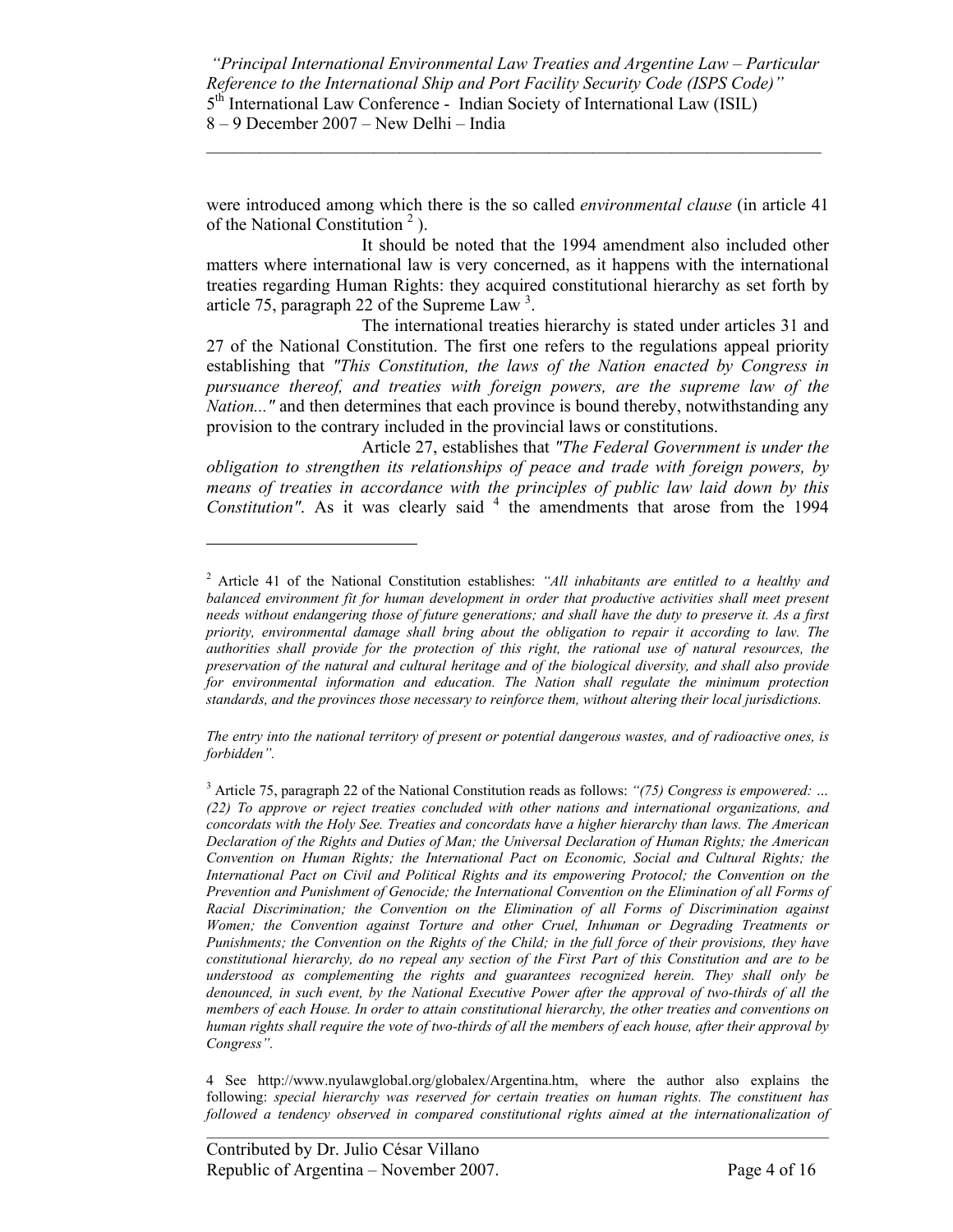$\mathcal{L}_\mathcal{L} = \mathcal{L}_\mathcal{L} = \mathcal{L}_\mathcal{L} = \mathcal{L}_\mathcal{L} = \mathcal{L}_\mathcal{L} = \mathcal{L}_\mathcal{L} = \mathcal{L}_\mathcal{L} = \mathcal{L}_\mathcal{L} = \mathcal{L}_\mathcal{L} = \mathcal{L}_\mathcal{L} = \mathcal{L}_\mathcal{L} = \mathcal{L}_\mathcal{L} = \mathcal{L}_\mathcal{L} = \mathcal{L}_\mathcal{L} = \mathcal{L}_\mathcal{L} = \mathcal{L}_\mathcal{L} = \mathcal{L}_\mathcal{L}$ 

amendment state in the constitutional text an evolution that is also observed in jurisprudence. The priority order of regulations is changed, as well as the current reality of government structures aimed at creating large supranational spaces through integration of nations.

#### **4. Status of the general agreements (treaties and conventions).**

 The argentine legal structure was modified in 1994 because the hierarchy of some international treaties has changed. That change is reflected in the texts of two subsections of article 75 devoted to the legislative power scope.

 In fact, a first prescription establishes the general principle in this matter when states that "*Treaties and concordats have a higher hierarchy than laws*"<sup>5</sup>.

## **5. Argentine Republic: principal international environmental agreements in force 6 .**

 The Argentine Republic has signed, among others, the following agreements and treaties regarding important environmental subjects:

 The United Nations Framework Convention on Climate Change (UNFCCC), was approved by Law Nº 24.295. Argentina presented to the Third Conference of Parties (COP 3) the Greenhouse Effect Gases Inventory and –even though the information is not updated- it be reached trough the web<sup>7</sup>.

*human rights. Section 75, subsection 22 continues with a list of two declarations and nine international conventions, all of them related to human rights. Among others, we find The American Declaration of the Rights and Duties of Man, the American Convention on Human Rights, the International Pact on Economic, Social and Cultural Rights, etc. All of them have "Constitutional hierarchy". The second part of the above mentioned subsection refers to the approval and denouncement regime of this kind of treaties. Regarding the approval, it distinguishes the treaties signed with Latin American States from the ones signed with other nations. For the first case, approval "shall require the absolute majority of all the members of each House". For the second case, "the National Congress, with the absolute majority of the members present of each House, shall declare the advisability of the approval of the treaty which shall only be approved with the vote of the absolute majority of all the members of each House, one hundred and twenty days after said declaration of advisability". Beyond the validity of the herein stated casuistry, it is believed that the second type of treaty produces uncertainty over those signed among countries from the first and second areas. The entry of Argentina into NAFTA reflects this particular case since the organization includes countries from both geographical areas. Finally, it is required for the denouncement of this kind of treaties "the prior approval of the absolute majority of all the members of*  each House". This is a logical demand since it perfectly complies with the approval system for this kind of *international agreements.*

 $\overline{a}$ 

<sup>6</sup> Some useful links are: http://www.legislaw.com.ar/legis/ambi.htm;http://www.medioambiente.gov.ar; http://www.ecoportal.net; http://www.cedha.org.ar; http://www.prodiversitas.bioetica.org <sup>7</sup>

 See the related link, Secretary of Environment and Sustainable Development, *Climate Change*  http://www.ambiente.gov.ar/archivos/web/UCC/File/inventario%20de%20gases%20en%20la%20argenti na%201997.pdf

<sup>5</sup> See footnote 4.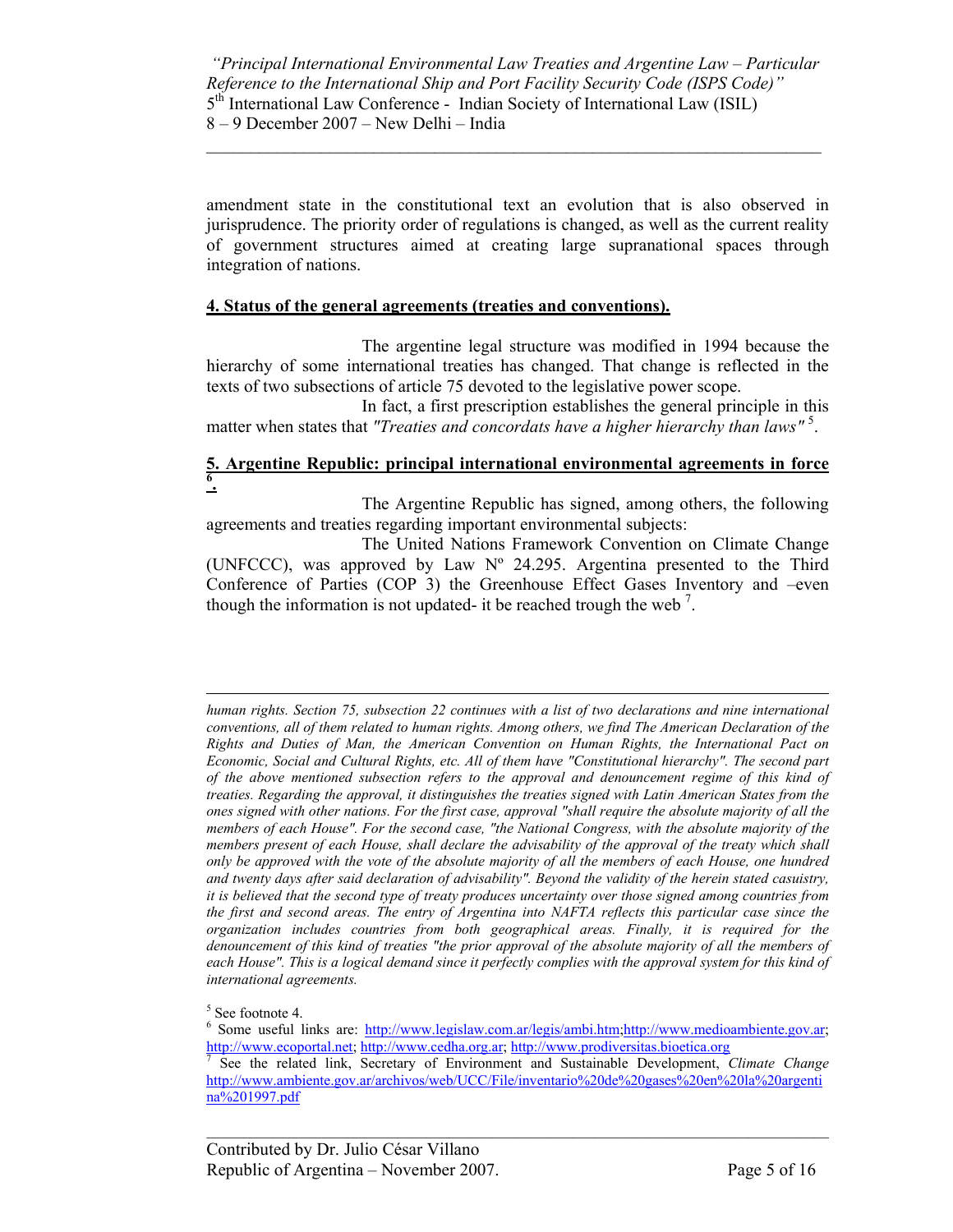$\mathcal{L}_\mathcal{L} = \mathcal{L}_\mathcal{L} = \mathcal{L}_\mathcal{L} = \mathcal{L}_\mathcal{L} = \mathcal{L}_\mathcal{L} = \mathcal{L}_\mathcal{L} = \mathcal{L}_\mathcal{L} = \mathcal{L}_\mathcal{L} = \mathcal{L}_\mathcal{L} = \mathcal{L}_\mathcal{L} = \mathcal{L}_\mathcal{L} = \mathcal{L}_\mathcal{L} = \mathcal{L}_\mathcal{L} = \mathcal{L}_\mathcal{L} = \mathcal{L}_\mathcal{L} = \mathcal{L}_\mathcal{L} = \mathcal{L}_\mathcal{L}$ 

 The National Congress ratified Kyoto Protocol in 2001. Further regulation was approved in order to allow the country to take part of the Clean Development Mechanism market <sup>8</sup>.

 There is also the Convention on Biological Diversity which was approved by Law  $N^{\circ}$  24.375. As a consequence of it, regulations were approved at national and provincial levels.

 The production, utilization, trade and export of transgenic seeds are some of the main topics for Argentine governors and agricultural producers, especially since the *Cartagena Protocol on Biosafety* was signed.

 The Convention on International Trade in Endangered Species of Wild Fauna and Flora (CITES) was signed in 1973. Argentina is Party of it and the treaty was ratified by Law Nº 22.344.

 The Basel Convention regulates the control of transboundary movements of hazardous wastes (Law Nº 23.922).

 Regarding the Ozone Layer, the Montreal Protocol was signed by or country in 1987 in order to support the international system set by the Vienna Convention and to contribute to the decrease of substances that deplete that layer. The Argentine Republic has also legally reflected the Helsinki, London and Copenhagen amendments.

## **6. Recent updates on the environmental legal framework in Argentina.**

 The National Government is entitled to sanction the minimum budget for environmental protection without affecting local (it means *"provincial"* and *"municipal"* or *"county"*) jurisdictions. The National Congress has the faculty of legislating on environmental matters through the civil, commercial, criminal, mining, labor and social security codes it is entitled to sanction. Local courts are in charge of applying those national rules to the things or people under their jurisdictions.

 The National Environmental Authority (*"Secretary of Environment and Sustainable Development"*) has recently issued some new rules enacting the obligation to be covered by an environmental insurance set forth by article 22 of the General Law on the Environment ( $N^{\circ}$  25.675).

These new rules are  $\frac{9}{2}$ .

- 1) Resolution Nº 177/2007, by the Secretary of Environment and Sustainable Development.
- 2) Joint Resolution Nº 178/2007 by the Secretary of Environment and Sustainable Development, and Nº 12/2007 by the Secretary of Finances and;
- 3) Resolution  $N^{\circ}$  303/ $N^{\circ}$  by the Secretary of Environment and Sustainable Development, which amends Resolution Nº

 $\overline{a}$ 

<sup>&</sup>lt;sup>8</sup> The Secretary of Environment and Sustainable Development has approved a National Carbon Fund, whose information is reachable at: http://www.ambiente.gov.ar/?idseccion=111.

The official and complete text of mentioned binding rules may be reached at: http://www.ambiente.gov.ar/archivos/web/DNorAmb/File/Pdf%20BO%20SEGUROS.pdf.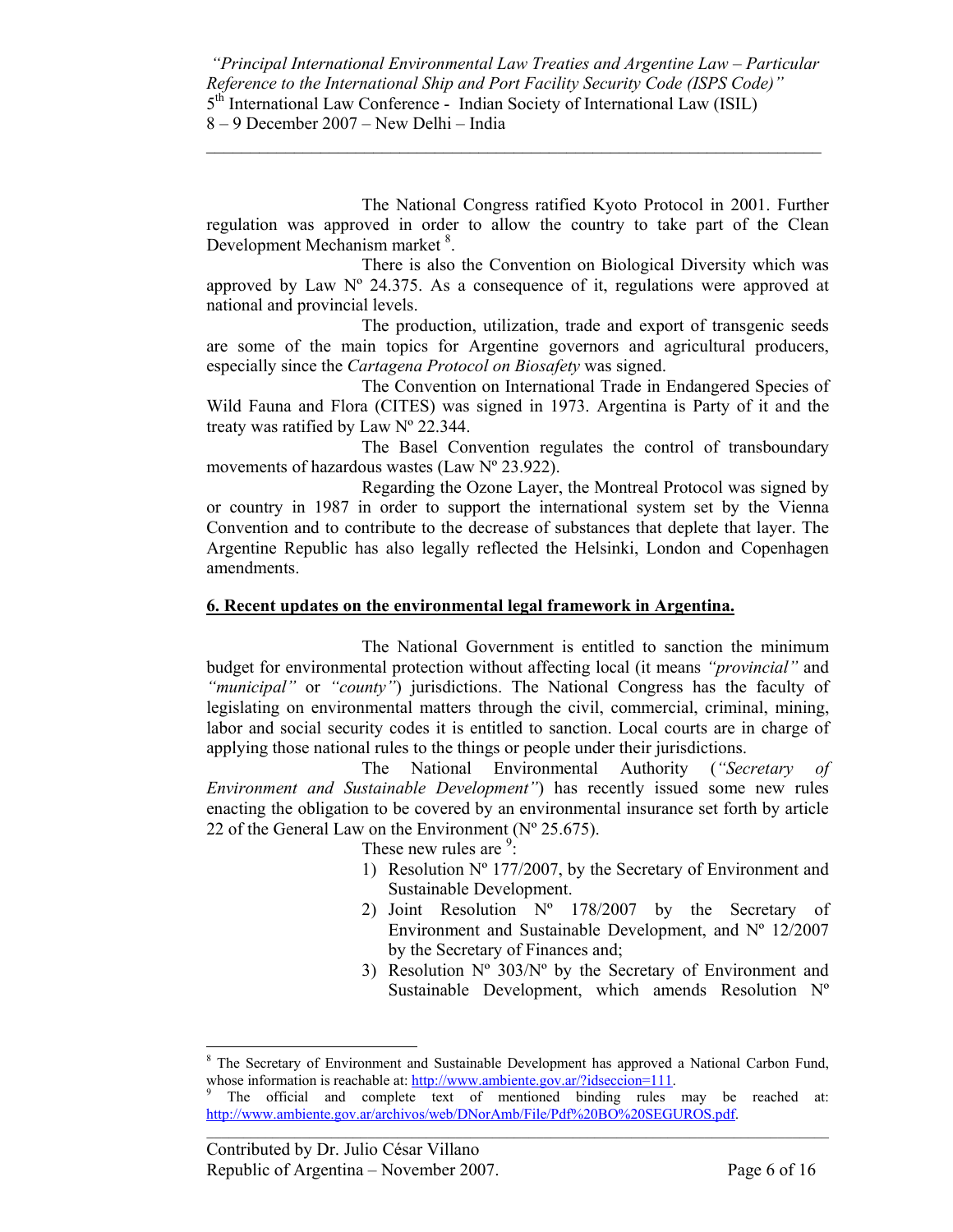8 – 9 December 2007 – New Delhi – India  $\mathcal{L}_\mathcal{L} = \mathcal{L}_\mathcal{L} = \mathcal{L}_\mathcal{L} = \mathcal{L}_\mathcal{L} = \mathcal{L}_\mathcal{L} = \mathcal{L}_\mathcal{L} = \mathcal{L}_\mathcal{L} = \mathcal{L}_\mathcal{L} = \mathcal{L}_\mathcal{L} = \mathcal{L}_\mathcal{L} = \mathcal{L}_\mathcal{L} = \mathcal{L}_\mathcal{L} = \mathcal{L}_\mathcal{L} = \mathcal{L}_\mathcal{L} = \mathcal{L}_\mathcal{L} = \mathcal{L}_\mathcal{L} = \mathcal{L}_\mathcal{L}$ 

> 177/2007 by the Secretary of Environment and Sustainable Development.

To enhance mentioned environmental rights, the National Constitution recognizes *summary proceedings* that may be filed by an *"affected"* party, the ombudsman and the associations which foster such ends registered according to a law determining their requirements and organization forms. This action shall be carried out provided there is no other legal remedy, against any act or omission of the public authorities or individuals which currently or imminently may damage, limit, modify or threaten rights and guarantees recognized by the National Constitution, treaties or laws.

## **PART II.**

## **1. Introduction.**

 Deep changes from both economic and legal aspects have taken place in the Republic of Argentina fifteen years from now. They started at the very beginning of the last decade and still today the legal and economic rules are being revised or changed, particularly those that are connected with the liberalization of the economy as will be later commented. Important changes can be seen in these days because all regulations approved are aimed to establish more State control on the economic activities developed in the country.

 In this second part we focus specifically on port activities pointing out some legal aspects related to the International Ship and Port Facility Code (hereinafter, the ISPS Code) approved by the International Maritime Organization (IMO) on December 2002, and its implementation on port and port facilities which was intended to be carried out almost simultaneously by two national authorities, with important consequences from the legal and practical point of view.

#### **2. General background and principal aspects regarding port activities in Argentina. A brief story of port activities in the country.**

 Following the National Constitution, the Argentine Republic is politically organized as a representative, democratic and federal republic geographically located in the southern part of the South American continent, having a large maritime coast –with an approximate length of 5.000 kilometers, without considering the ocean islands- and long rivers connecting the inland territory and its economies with the Atlantic Ocean, being particularly important the Paraná River which forms part of the *Paraná - Paraguay Waterway*.

 As the country is not an *industrialized* one, its economy and national gross product is based mostly on the commercialization of its natural resources products thru *commodities*. That is why -from the point of view of the international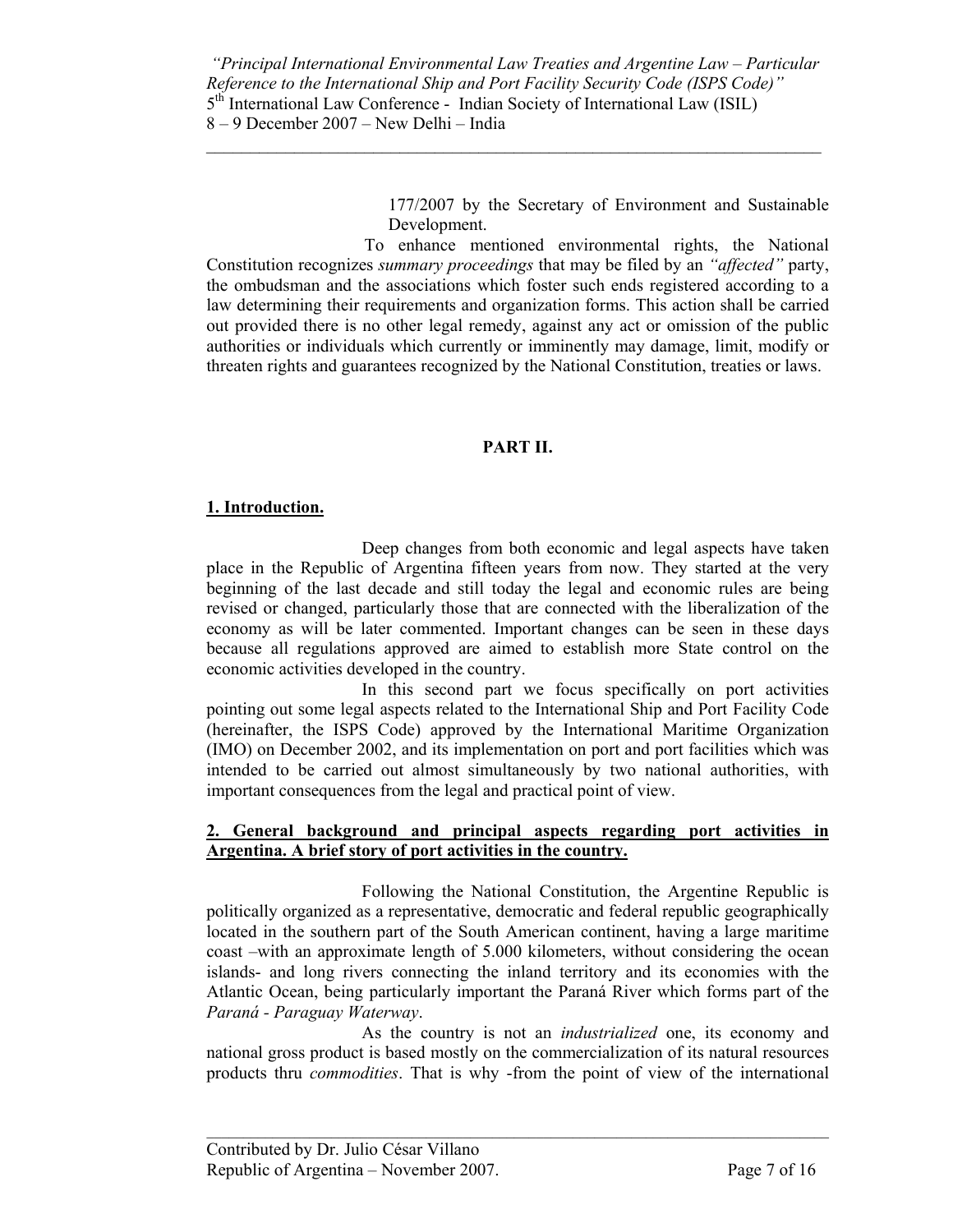$\mathcal{L}_\mathcal{L} = \mathcal{L}_\mathcal{L} = \mathcal{L}_\mathcal{L} = \mathcal{L}_\mathcal{L} = \mathcal{L}_\mathcal{L} = \mathcal{L}_\mathcal{L} = \mathcal{L}_\mathcal{L} = \mathcal{L}_\mathcal{L} = \mathcal{L}_\mathcal{L} = \mathcal{L}_\mathcal{L} = \mathcal{L}_\mathcal{L} = \mathcal{L}_\mathcal{L} = \mathcal{L}_\mathcal{L} = \mathcal{L}_\mathcal{L} = \mathcal{L}_\mathcal{L} = \mathcal{L}_\mathcal{L} = \mathcal{L}_\mathcal{L}$ 

maritime commerce and shipping activities- Argentina is not a country of *maritime carriers* but a country of *maritime loaders*, particularly *in bulk* solid or liquid.

In that context, the most important is the Buenos Aires Port  $10$ but, obviously, not the only one given that an important number of ports existed from the very beginning of the history of the country. During decades they were all organized as public ports, which means that it is under the national jurisdiction  $11$  and commercially managed by the General Ports Administration (hereinafter GPA), a legal entity which originally was (and still today is) constituted as a national state corporation.

 From the second half of the past century on, some international corporations began to establish and operate their own private ports and port facilities (particularly, alongside the Paraná River), and these ports and port have facilities coexisted with the public ports.

 From the point of view of its legal situation, the authorization and commercial operation of private ports was not forbidden and they were generally operated under the legal figure of *precarious* leases.

 The uncertainty of that situation changed completely from the beginning of the past decade, when the national economy was broadly opened to foreign capitals and investments. That was the so-called *privatization decade in Argentina* <sup>12</sup> during which important legal measures and the *Port Activities Law Nº 24093* and many other connected rules became effective.

One of those legal measures was Decree  $N^{\circ}$  817 (dated as of 1992) which deeply changed not only the regime of port activities, but also the maritime and river transportation activities and also left without effect some trade union agreements applicable to ports liberalizing also activities connected -as *pilotage*- in strong accordance with the economic policies established by the national government of those years.

## **3. The privatization of Argentine ports.**

 $\overline{a}$ 

 $10$  Actually Port of Buenos Aires has increased its commercial traffic which last year had a flood similar to the handled volumes that the port had reached in 1995 (a peak during the privatization period). Source: Anuario Portuario y Marítimo 2003, XXIII Edition, 2003, p. 19.

 $<sup>11</sup>$  As it was stated before in this article, the country is politically divided into three Jurisdictional levels:</sup> national, provincial and local or municipal.

 $12$  Interesting comments and deep observations regarding the privatization policy in Argentina and its legal effects were made by the Emeritus Professor of the University of Buenos Aires, and ex Vice President of the *Comité Maritime International* Dr. José Domingo Ray in his article *The Port Policy, the Private Ports and the Legal Rules*, published by Editorial La Ley, 1993, C, p. 869 et seq. See also, the chapter on *Port Policy* in his book *Derecho de la Navegación*, Appendix I, 1992, Edited by Abeledo Perrot, p. 724 et seq. where Dr. Ray mentions René Rodière's commentaries related to port management in France, through his *Traité – L'Armament* (1976, nº 234, p. 309). For the so-called port deregulation in Argentina, see also *Reflexiones en Torno a la Desregulación Portuaria*, Edited by La Ley, 1994 – E, p. 969.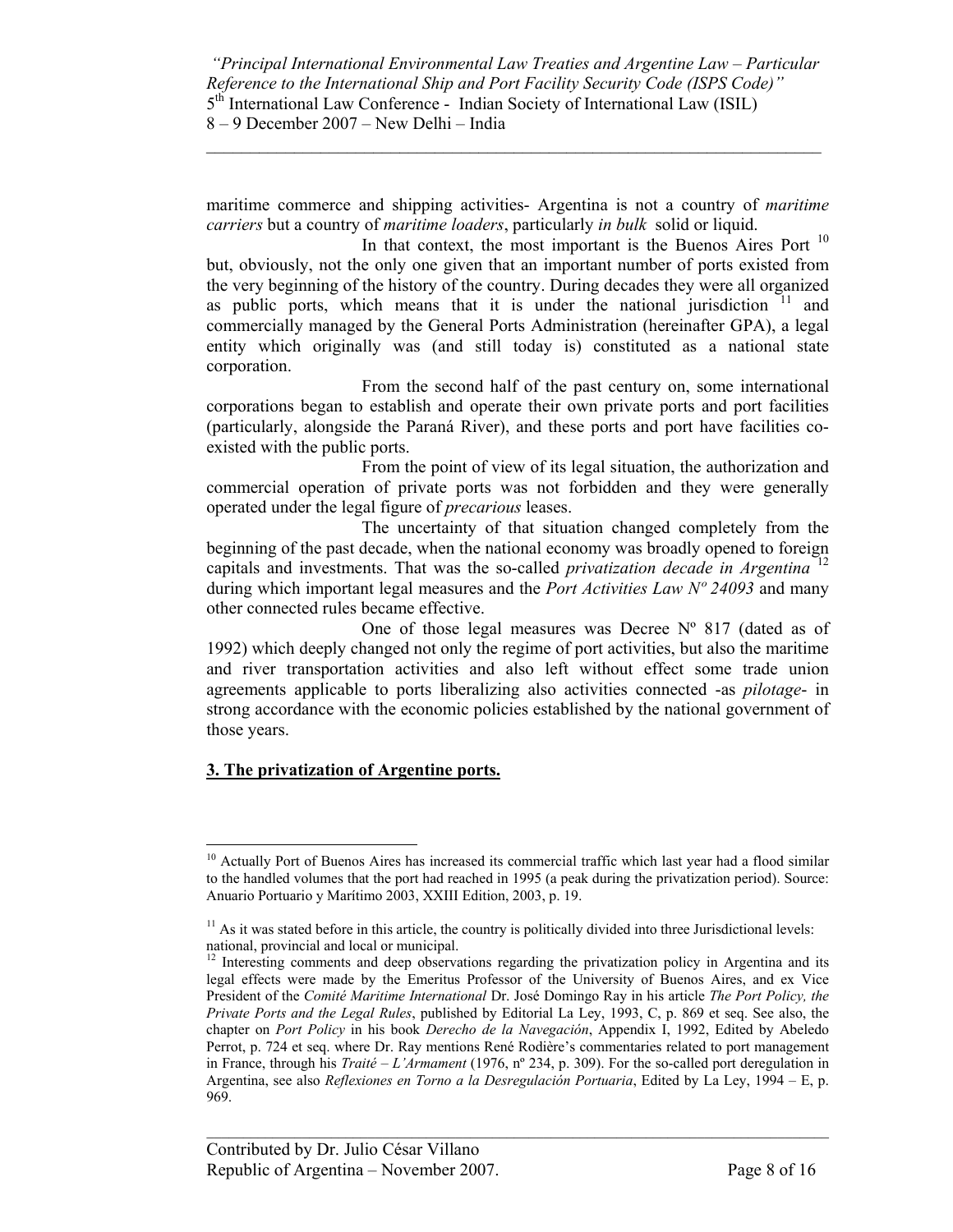$\mathcal{L}_\mathcal{L} = \mathcal{L}_\mathcal{L} = \mathcal{L}_\mathcal{L} = \mathcal{L}_\mathcal{L} = \mathcal{L}_\mathcal{L} = \mathcal{L}_\mathcal{L} = \mathcal{L}_\mathcal{L} = \mathcal{L}_\mathcal{L} = \mathcal{L}_\mathcal{L} = \mathcal{L}_\mathcal{L} = \mathcal{L}_\mathcal{L} = \mathcal{L}_\mathcal{L} = \mathcal{L}_\mathcal{L} = \mathcal{L}_\mathcal{L} = \mathcal{L}_\mathcal{L} = \mathcal{L}_\mathcal{L} = \mathcal{L}_\mathcal{L}$ 

 The shift from a closed economy to an open one was neither slow nor progressive in the country, so there wasn't a *process* of privatization. The changes came out very quickly and affected ports operations and related investments and commercial activities 13. For example, vessel owners/operators were allowed to leave the Argentine registry (and so the Argentine flag which entailed the obligation to engage Argentine crewmembers) to carry out *"flags of convenience"* (by Decree Nº  $1772$  dated as of 1991)<sup>14</sup> and so argentine labor and social security laws and administrative regulations were not applied to them.

 Thus, from the year 1991 on, the port activities are ruled by national Law  $N^{\circ}$  24093, which is reglamented by Decree  $N^{\circ}$  769 dated as of 1993. The privatization of ports is set out through mentioned Act stating that in every province and in the local government of Buenos Aires city (the country's capital) where a port is operating, the national administration should transfer the ownership and the port administration at no cost. Those transfers were made by the GPA in favor of the provinces who, in their turn, transferred the ports or part of its facilities to private operators on *mix consortia* basis formed by businessmen from the private sector and officials form the public one. To fulfill the transference of certain ports  $15$  one condition was stated: that a corporation or legal entity should be created previously for its direct operation. The transference process has been almost completely fulfilled in the country.

The Buenos Aires Port  $16$  is the only one under the national jurisdiction and administration of the GPA, and it's facilities are licensed to private port operators.

Law N° 24093 also establishes that every aspect related to the habilitation, administration and operation of Argentine (existing or to be created) ports are subject to its provisions, and so recognizes different kinds of ports classifying them into three categories which take into account: 1) the ownership of the land (and so comprising *national*, *provincial* and *municipal* ports), 2) the use given to the port (*public* and *private use*) and, 3) its destination without caring who is the owner and/or the port's use (this type includes the so-called *commercial*, *industrial* and *recreational*  ports). Military and those ports used (in full of part of them) for the execution of the state's police power are the only cases excluded by the act.

 $\overline{a}$ <sup>13</sup> The author of this paper referred specifically to these matters in his conference given in Ecuador, during a Seminar from 15 to 19 May 1999, organized by the Ecuadorian Association on Ports, and published in the *Anuario Puertos '99, República de Ecuador.* See also *Las Concesiones de Servicios Públicos en la Reforma del Estado*, by Dr. Raúl Oscar Piserchia, published by Editorial La Ley, 1997, B, 1406, and also (more related to the economical and investment aspects) *Las Inversiones en Servicios Públicos Prestados por Empresas Privadas*, by Dr. Juan Bautista Cincunegui, published by Editorial La Ley, 1997, A, 781.

<sup>&</sup>lt;sup>14</sup> This rule, as most of the national ones, may be reached at  $\frac{http://infoleg{mecon.gov.ar.}}{http://infoleg{mecon.gov.ar.}}$ 

<sup>&</sup>lt;sup>15</sup> The most important ports, after Buenos Aires, are Rosario, Bahía Blanca, Quequén and Santa Fe.<br><sup>16</sup> Article 11 of Law N° 24093 was partially observed: where it stated that the Buenos Aires Port should

be transferred to the –then existing- Municipality of Buenos Aires, and actually called *Autonomic Government of the City of Buenos Aires* by its Constitution dated as of 1996 (whose article 8 states that *"the Buenos Aires port belongs to the public domain of the city"*).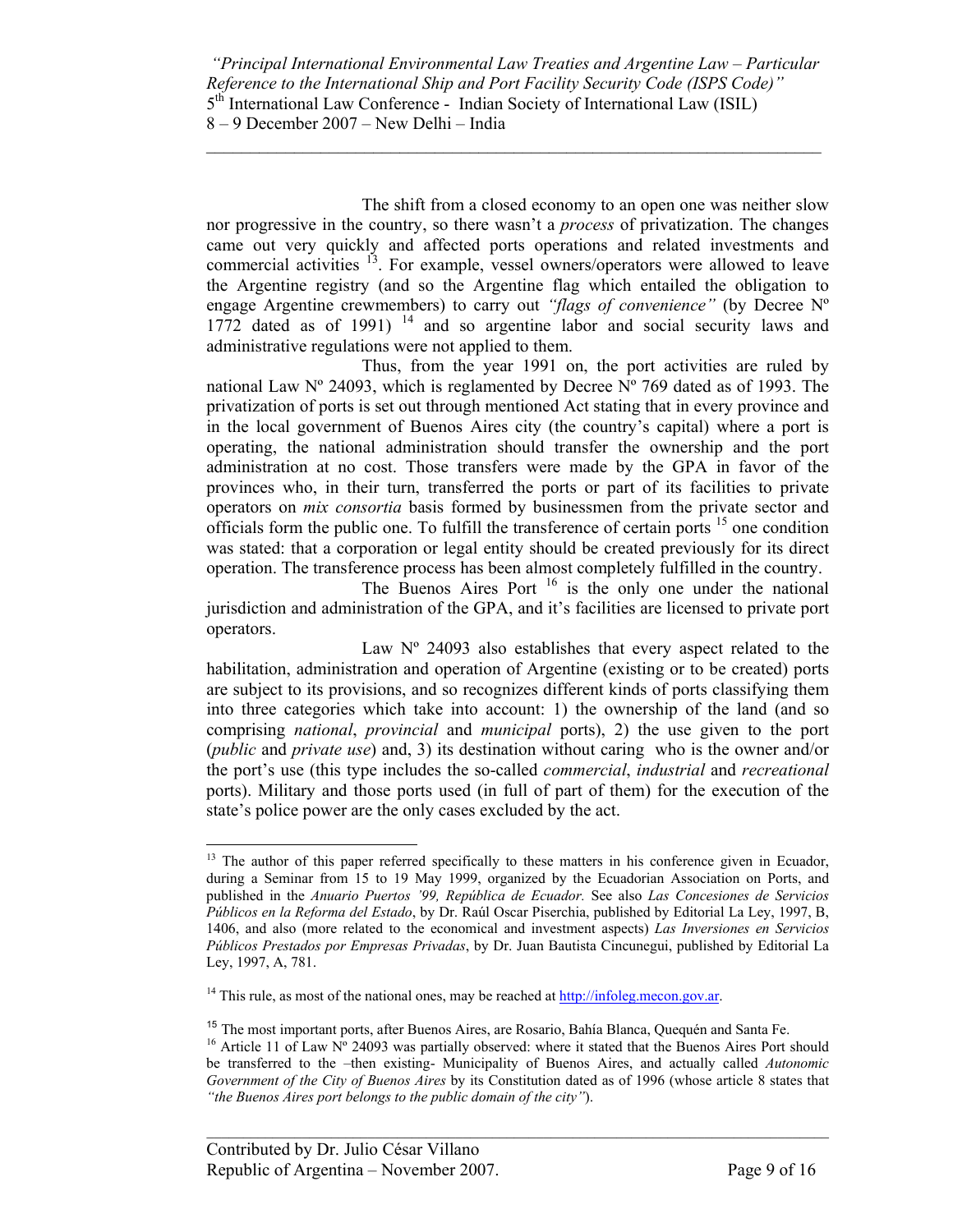$\mathcal{L}_\mathcal{L} = \mathcal{L}_\mathcal{L} = \mathcal{L}_\mathcal{L} = \mathcal{L}_\mathcal{L} = \mathcal{L}_\mathcal{L} = \mathcal{L}_\mathcal{L} = \mathcal{L}_\mathcal{L} = \mathcal{L}_\mathcal{L} = \mathcal{L}_\mathcal{L} = \mathcal{L}_\mathcal{L} = \mathcal{L}_\mathcal{L} = \mathcal{L}_\mathcal{L} = \mathcal{L}_\mathcal{L} = \mathcal{L}_\mathcal{L} = \mathcal{L}_\mathcal{L} = \mathcal{L}_\mathcal{L} = \mathcal{L}_\mathcal{L}$ 

 This Act establishes the obligation -for every commercial or industrial port engaged in international or inter provincial trade- to obtain a *"License"*  or *"Habilitation"* issued by the national government, trough a Decree of the National Executive Power<sup>17</sup>.

 In order to obtain mentioned License, which is issued by Decree from the President of the country, various aspects have to be completed: the port's *lay out*, a description of its facilities, its classification, aspects regarding national security and defense, foreseen environmental impacts, the port participation in the international trade, health and safety rules, customs and immigration services, navigation policy and port security.

One of the problems solved by Law  $N^{\circ}$  24093 arises from the legal situation of private ports and port facilities which were already operative by the time the Act was passed. Article 9 gives alleged *automatic regularization and habilitation* for those already operating private ports having *precarious* permissions or authorizations, obtained before mentioned Law became effective <sup>18</sup>.

## **4. National Authorities: Port Authority and the Maritime Authority.**

 Another important legal innovation came with Law Nº 24093: it allowed the introduction and creation of the *National Port Authority* (NPA) 19 ruling that the specific National Agency entitled as Applicative Authority of mentioned Law would be appointed later on. Mentioned definition was made by Decree  $N^{\circ}$  769 from 1993, stating that the Applicative Authority is the Undersecretary of Ports and Waterways, which depends from the National Secretary of Transportation.

 So, the NPA is the competent national authority to: *i)* render advise to the President of the country regarding Habilitations to issue, following the provisions fixed by articles 5 and 9 of the Law  $^{20}$ ; *ii*) control the fulfillment of the provisions stated in mentioned Law and also the reglamentary rules issued according the Act; *iii)* control that the constructive and operative projects be carried out according the statements and purposes originally exposed, being enabled to *"suspend"* and *"cancel"*

 $\overline{a}$ 

<sup>17</sup> Article 4, Law Nº 24093. The cases of historic *Habilitations* issued by the National Congress and the justification of the delegation –made by Law Nº 24093 in favor of the Executive Power- to issue *Port Habilitations* is detailed by Dr. Héctor A. Zucchi in his interesting book *Regimen de las Actividades Portuarias – Ley 24093*, chapter 5, Ediciones Jurídicas 1994.

<sup>18</sup> Article 9 of Law Nº 24093 states that *operating* ports with *precarious licenses will be definitely authorized* by the Executive Power, after having fulfilled the requirements set out by mentioned Law. The extent of this idea had been discussed previously to Law  $N^{\circ}$  24093 enactment's, in explained in an interesting *Seminar on Port Policy*, organized by the Buenos Aires Stock Exchange April 15 to 16, 1991.

<sup>&</sup>lt;sup>19</sup> Art. 22 of Decree N° 769/1993 states that the Applicative Authority mentioned by Law 24093 is the Undersecretary of Ports and Waterways who will act on its character of *National Port Authority*.

<sup>&</sup>lt;sup>20</sup> These articles refer to the necessary license to be issued by the President of the country.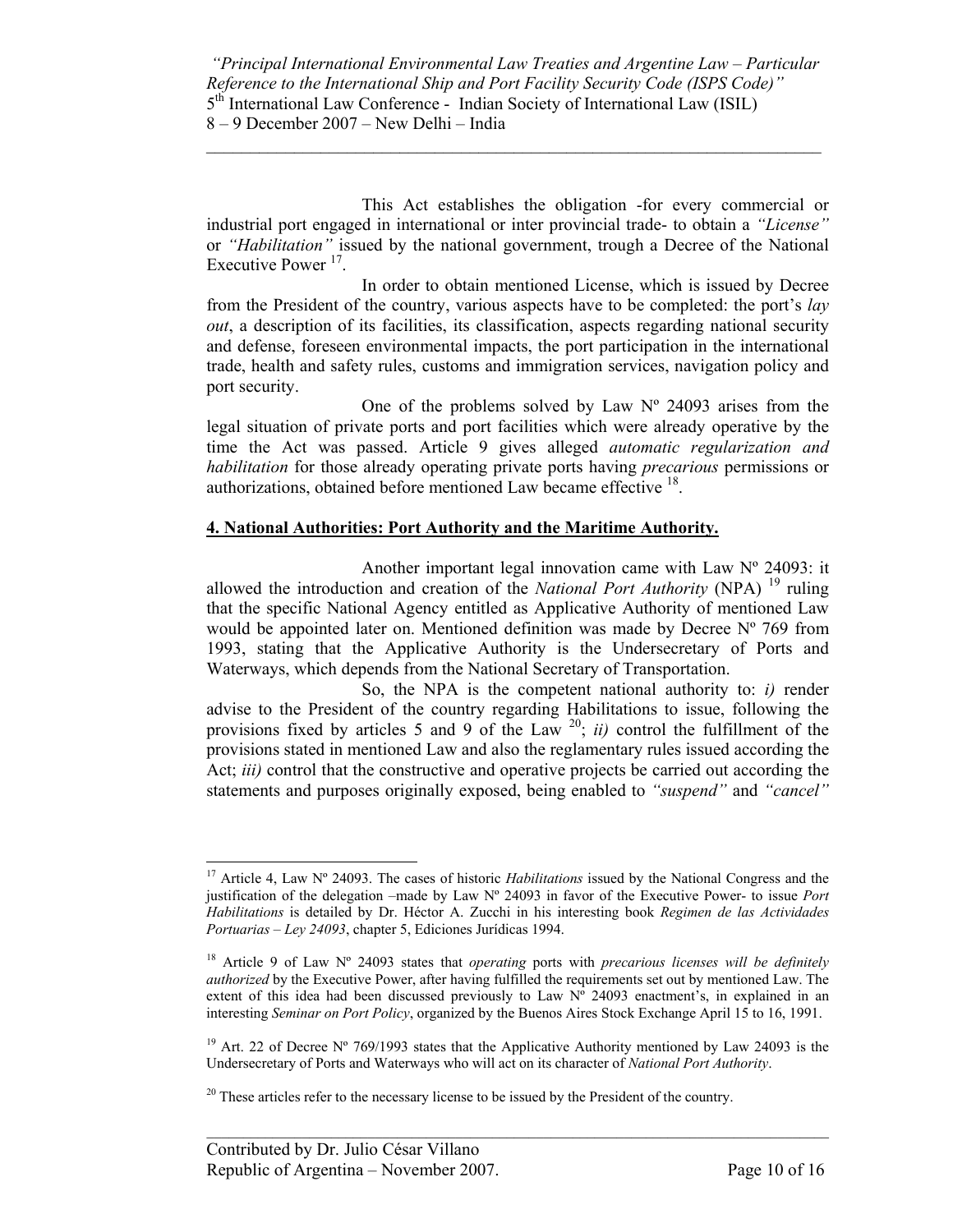$\mathcal{L}_\mathcal{L} = \mathcal{L}_\mathcal{L} = \mathcal{L}_\mathcal{L} = \mathcal{L}_\mathcal{L} = \mathcal{L}_\mathcal{L} = \mathcal{L}_\mathcal{L} = \mathcal{L}_\mathcal{L} = \mathcal{L}_\mathcal{L} = \mathcal{L}_\mathcal{L} = \mathcal{L}_\mathcal{L} = \mathcal{L}_\mathcal{L} = \mathcal{L}_\mathcal{L} = \mathcal{L}_\mathcal{L} = \mathcal{L}_\mathcal{L} = \mathcal{L}_\mathcal{L} = \mathcal{L}_\mathcal{L} = \mathcal{L}_\mathcal{L}$ 

the Licenses issued  $2^1$ ; *iv*) promote the modernization of ports operated by the national government  $^{22}$ ; *v*) promote and facilitate private investment in the administration and operation of port business, *vi)* propose general port and waterway policies to the National Executive Power, *vii)* conclude agreements delimitating responsibilities on dredging matters, *viii)* control, acting on a subsidiary basis, that every national law of regulation be properly fulfilled, *ix)* impose sanctions, as *"Suspension"* and *"Cancellation"* of the License to operate 23.

 On the other hand, the Coast Guard appears as the National Maritime Authority (NMA) being legally entitled to control and give license to ships and ship owners, to rule navigational matters, to record judiciary measures on ships and to protect the marine environment, among other functions  $24$ . Also the NMA acts as the police power to execute those judiciary measures (as seizure and interdiction of departure) adopted by judges during a legal procedure.

 A Port Security Regime was established by a national Decree for the NMA to rule security matters in Argentine ports, thanks to which enormous -and very professional- activity was deployed in all ports of the country  $2^5$ .

 A Project of Revised Version –containing *suggestions* not in force- of that Port Security Regime was recently adopted by a Working Group of Specialized Maritime Lawyers representing the NMA and the Argentine Port Council<sup>26</sup>.

#### **5. Some practical questions still unresolved.**

 As it was said, Decree Nº 1772 dated as of 1991 established the national ship owners/operators' right to shift their vessel's Argentine flag to a *"flag of convenience"* and that caused great concern for stevedores and crew members because regulations that established their corporative rights (for instance, those articles that set a minimum number of crew members for ships carrying the argentine flags) were left

http://www.consejoportuario.com.ar/legislacion/regiseport.htm..

<sup>-</sup><sup>21</sup> Following a strict and literally interpretation, this paragraph shows the following incongruence: a rule of inferior normative status (the NPA issues *"Dispositions"*) could leave without effect another one which is hierarchically superior: a *"Decree"* by the President of the country. Up to present, there was no need to settle this conflict because it did not came out any situation referred to it.

<sup>&</sup>lt;sup>22</sup> Here again, incongruence appears because it is supposed that no ports, after mentioned Law was enacted, would remain under national control. Moreover, in the transference of them it was established that should a province or local government show no interest in receiving a port, the national government is enabled to keep it under national jurisdiction, transfer it to the private sector or disaffect the port (article 11, Law Nº 24093).

<sup>23</sup> A very important gap may be seen here, because the two sanctions are the extremes that need *a scale of punishment*, and that graduation and –even more important- the procedure to impose them, must be completed taking into account the basic rules established by articles  $\hat{2}3$  and  $\hat{2}4$  of Decree N° 769/93.

<sup>&</sup>lt;sup>24</sup> The legal competence of the NMA is established by Law  $N^{\circ}$  18398.

<sup>&</sup>lt;sup>25</sup> The so-called *Port Security Regime*, approved by Decree N° 890/1980. Even though it was approved by national Decree some doubts exist related the congruency between it and the legal competence established by Law Nº 18398.

 $^{26}$  The complete text of the job with the suggestions proposed by that Working Group, in which took part the author of this paper, may be reached at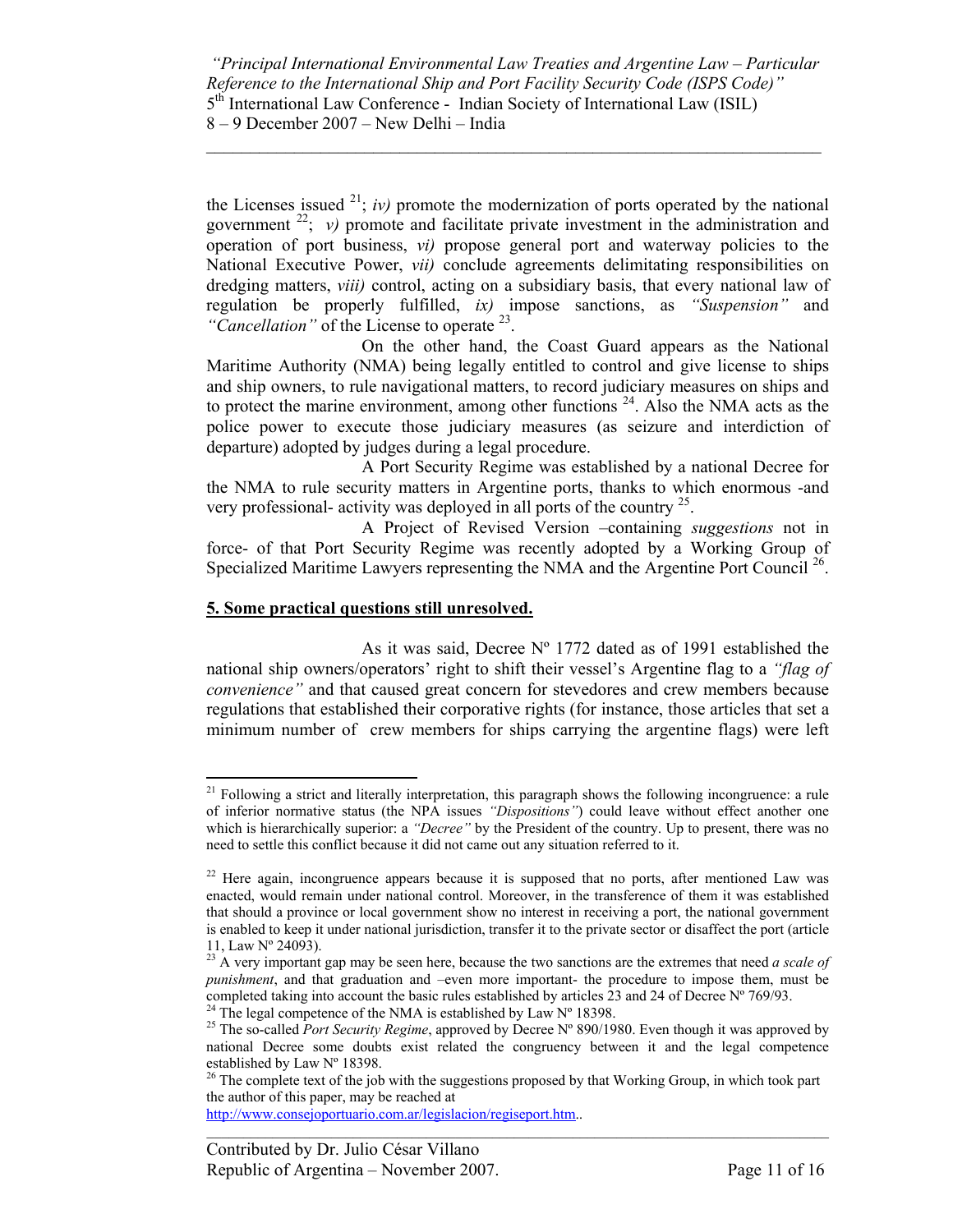$\mathcal{L}_\mathcal{L} = \mathcal{L}_\mathcal{L} = \mathcal{L}_\mathcal{L} = \mathcal{L}_\mathcal{L} = \mathcal{L}_\mathcal{L} = \mathcal{L}_\mathcal{L} = \mathcal{L}_\mathcal{L} = \mathcal{L}_\mathcal{L} = \mathcal{L}_\mathcal{L} = \mathcal{L}_\mathcal{L} = \mathcal{L}_\mathcal{L} = \mathcal{L}_\mathcal{L} = \mathcal{L}_\mathcal{L} = \mathcal{L}_\mathcal{L} = \mathcal{L}_\mathcal{L} = \mathcal{L}_\mathcal{L} = \mathcal{L}_\mathcal{L}$ 

without effect, and so ship owners / operators became entitled to unilaterally determine the nationality and the quantity of crewmembers to be engaged on board.

 Regarding port activities and port authorities control, many problems took place, for example, in cases where stevedores worked on shore and onboard vessels carrying flags of convenience because the officials from the Authority that carried out inspections on labor and social security law matters, saw themselves rejected by the Master of the ships who reported *lack of jurisdiction on foreign vessels*.

 Even more recently, by the time this paper is written negotiations are taking place at the National Labor Ministry in order to determine and establish a legal regime applicable to some port workers (stevedores, mechanics, tally men, etc) who work on shore (not on board) and are not *direct* employees of the Port Facility Operator (PFO) because they are engaged under a Temporary Labor Contract signed not with the PFO, but with a third corporation contracted by the PFO to select and provide workers to him.

 It is important to note that these practices of *"subcontracting"* workers are not legally forbidden in Argentina. More indeed, there are specific labor rules applicable to them 27 but *on shore port facility workers* argue that some aspects of these actual practices (*i.e.* those regarding wages, labor conditions, security and health matters and the extension of the labor day) are not consistent with the constitutional worker's right to receive *"same pay for same job done"* 28.

 Interesting arguments (related to legal capacity to represent trade unions and the determination of these legal entities that have to be present in this negotiation) are still being argued in this process which has got specific rules applicable to it, as recent Law Nº 25877.

#### **6. Other National Agencies with authority in Ports.**

 Relating environmental matters the Secretary of Environment and Sustainable Development is the national authority enabled to rule and establish the environmental policies in the country and, to carry out national registries for Hazardous and waste transportation companies, operators among others <sup>29</sup>.

 Also regarding environmental matters but more specifically related waste issued by passenger ships, the National Direction for Border's Sanity has issued rules establishing mandatory procedures that have to be followed with solid wastes that ports receive from passenger ships after they berth. But these rules are not the only ones because the National Coast Guard has passed, for example, a number of Ordinances applicable to wastes even those received by port facilities from vessels  $^{30}$ .

 Regarding the people who come in and out of the country through ports, the National Direction for Migrations is the competent authority to establish and carry out controls on them.

<sup>&</sup>lt;sup>27</sup> Articles 99 and 100, Labor Contract Law  $N^{\circ}$  20744.

<sup>&</sup>lt;sup>28</sup> Article 14 *bis*, of the National Constitution.<br><sup>29</sup> See its website <u>http://www.medioambiente.gov.ar</u>.<br><sup>30</sup> On its side, actually the GPA is in the process to issue a rule also applicable to these matters.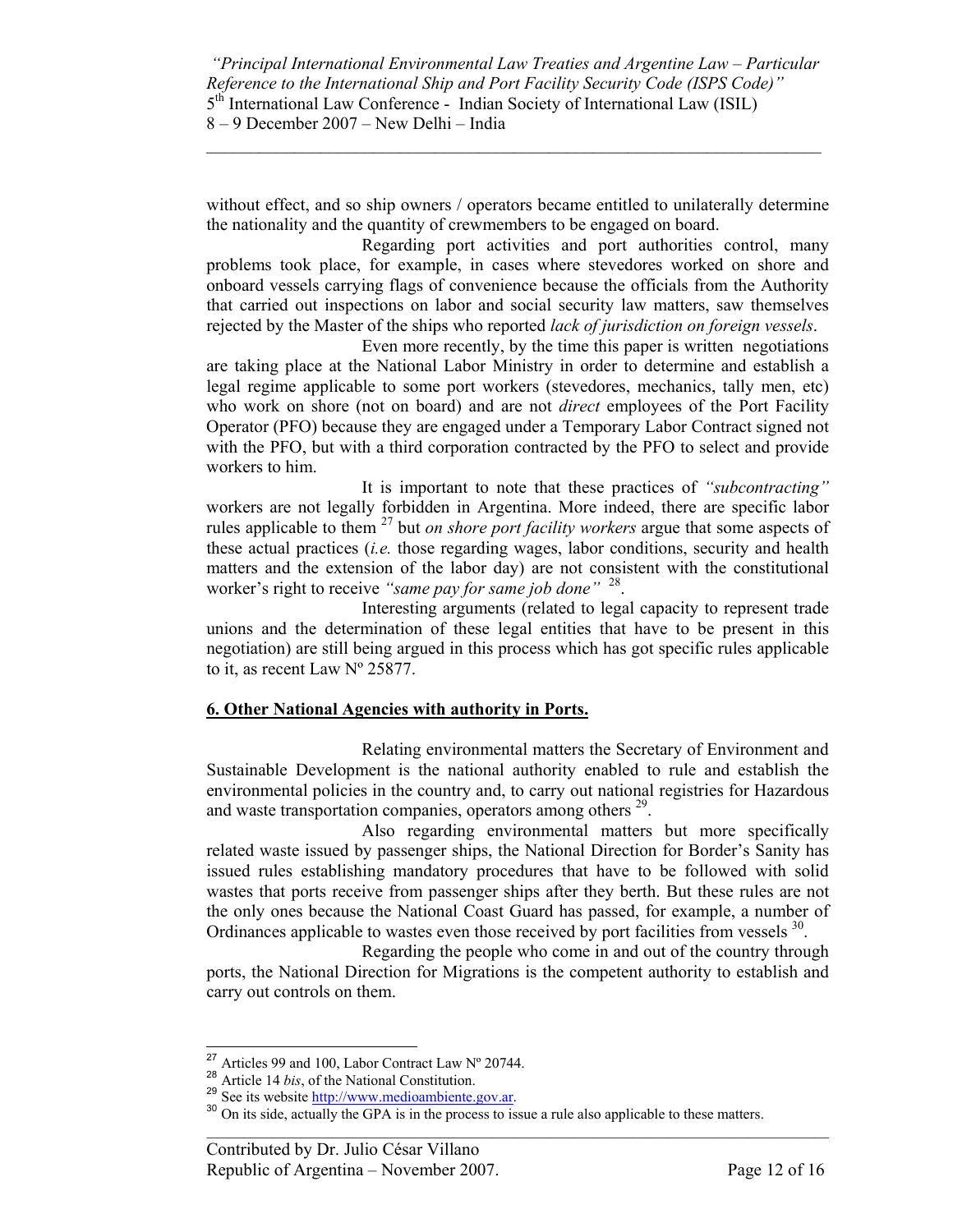$\mathcal{L}_\mathcal{L} = \mathcal{L}_\mathcal{L} = \mathcal{L}_\mathcal{L} = \mathcal{L}_\mathcal{L} = \mathcal{L}_\mathcal{L} = \mathcal{L}_\mathcal{L} = \mathcal{L}_\mathcal{L} = \mathcal{L}_\mathcal{L} = \mathcal{L}_\mathcal{L} = \mathcal{L}_\mathcal{L} = \mathcal{L}_\mathcal{L} = \mathcal{L}_\mathcal{L} = \mathcal{L}_\mathcal{L} = \mathcal{L}_\mathcal{L} = \mathcal{L}_\mathcal{L} = \mathcal{L}_\mathcal{L} = \mathcal{L}_\mathcal{L}$ 

#### **7. Rules issued by the National Port Authority to implement the ISPS Code.**

 On the basis of its legal competence to rule ports, port facilities and port activities the NPA issued Disposition  $N^{\circ}$  72/03 which sets out a regime for the implementation of the ISPS Code *in ports and port facilities* stating that Security Plans must be under the implementation control and registry of the National Ports Direction (which forms part of NPA organic structure).

 In order to put the ISPS Code into practice *on ports and port facilities*, Disposition N° 72/03 originally established a Procedure (Annex I) and a few rules which constituted guidelines to carry out Port and Port Facility Security Assessments<sup>31</sup>.

The original Disposition  $N^{\circ}$  72/03<sup>32</sup> established that it was applicable to Port and Port Facilities serving or having served, during a previous one year period, one or more ships engaged on international maritime transportation, being so included: *i)* those cargo ships having 500 gross tonnage upwards, *ii)* passenger ships that transport 150 or more passengers and,  $iii)$  mobile offshore drilling units  $33$ .

 It also set out the following NPA functions and responsibilities: *i)* to establish Protection Levels from 1-3 in every port and port facility in the country; *ii)*  to approve, when suitable, port and Port Facilities Security Plans; *iii)* to issue specific orders aimed to control and diminish damages when a port / port facility operates under Level 3;  $iv$ ) to inform IMO about the progress made on such matters;  $v$ ) to appoint a Port Facility Security Officer on behalf of the NPA and to take note of the designations made by ports / port facilities; *vi)* to coordinate functions and activities with other national agencies entitled to act in ports and; *vii*) to establish Security Zones in ports <sup>34</sup>.

But shortly after Disposition  $N^{\circ}$  72/03 was passed by the NPA, the national Argentine administration changed and so new authorities assumed the NPA conduction and immediately issued Disposition  $N^{\circ}$  02/03<sup>35</sup> to suspend -for 120 daysthe effectiveness of Disposition  $N^{\circ}$  72/03. Once those 120 days elapsed, the NPA issued

 <sup>31</sup> To have a complete version of the main aspects of the ISPS Code taken into account to set out the structure and rules established by Disposition  $N^{\circ}$  72/03, see the conference issued by the author of this paper at the Argentine Catholic University, during the *Seminar on Argentine Maritime Interests Admiral Storni 2003*, organized by the National Navy, on July 14, 2003.

 $32$  The original version (and the actual text, as amended) may be reached at http://infoleg.mecon.gov.ar.

<sup>33</sup> See the author of this paper article's *Security for a New International Scenario*, published by the weekly transport magazine *Semanario del Comercio Exterior*, Shipping News, July 1/8, 2003.

<sup>34</sup> See the author of this paper's article *New International Code for Maritime Security* published by the national newspaper La Nación, Transportation and International Trade Section, April 8, 2003, searchable through http://www.lanacion.com.ar.

<sup>&</sup>lt;sup>35</sup> It may be searched through the web site mentioned on footnote 32. As one can see, the numbers of the administrative legal rules starts with the period that begins of each Official in charge of the Administration that issues them.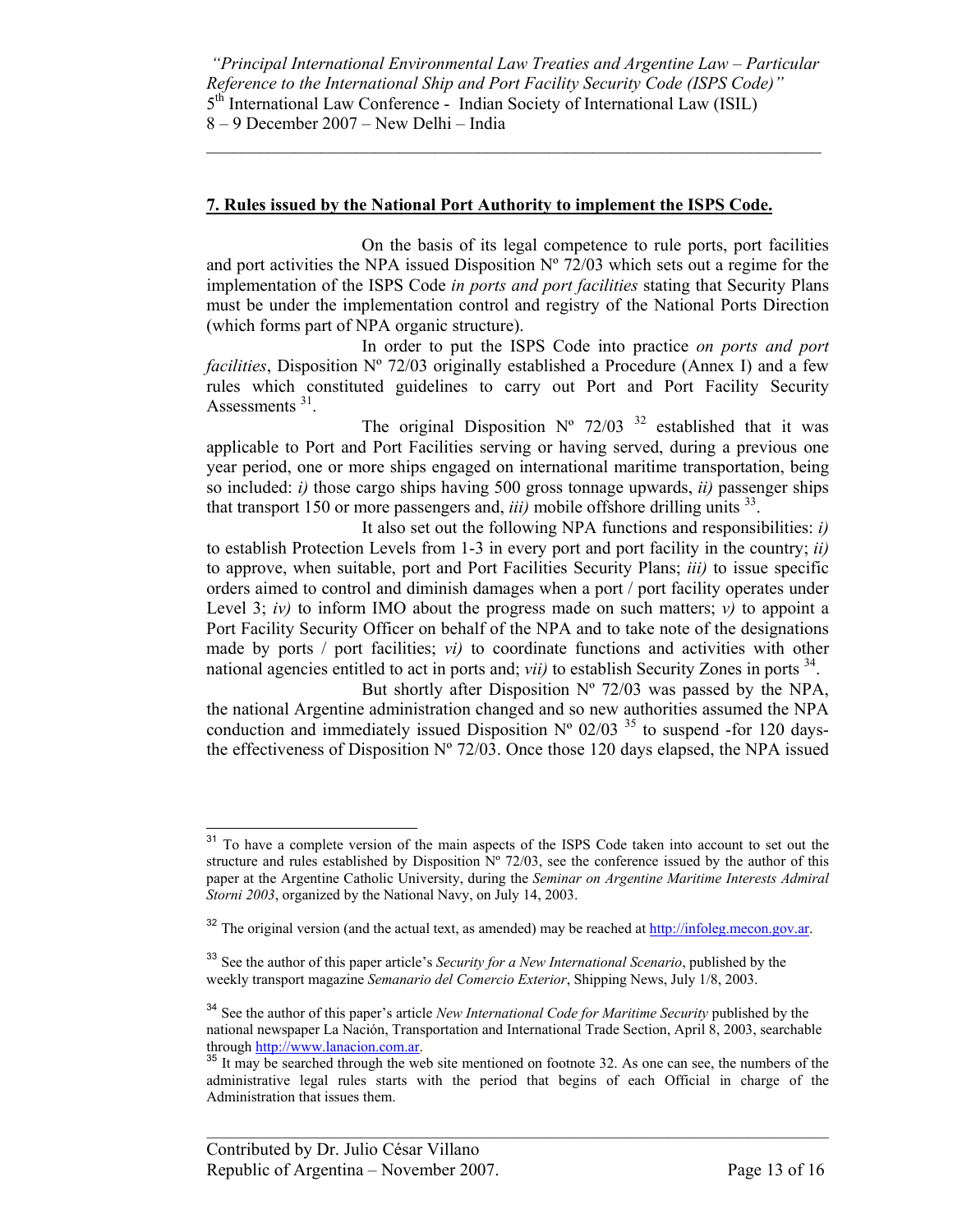$\mathcal{L}_\mathcal{L} = \mathcal{L}_\mathcal{L} = \mathcal{L}_\mathcal{L} = \mathcal{L}_\mathcal{L} = \mathcal{L}_\mathcal{L} = \mathcal{L}_\mathcal{L} = \mathcal{L}_\mathcal{L} = \mathcal{L}_\mathcal{L} = \mathcal{L}_\mathcal{L} = \mathcal{L}_\mathcal{L} = \mathcal{L}_\mathcal{L} = \mathcal{L}_\mathcal{L} = \mathcal{L}_\mathcal{L} = \mathcal{L}_\mathcal{L} = \mathcal{L}_\mathcal{L} = \mathcal{L}_\mathcal{L} = \mathcal{L}_\mathcal{L}$ 

Disposition  $N^{\circ}$  67/03<sup>36</sup> which put effectively into practice the previous Disposition  $N^{\circ}$ 72/03 and introduced important amendments to its articles.

 Those are important innovations as to introduce, for instance, the definition of *"threat"*, *"port"* and *"port facility"* and even more, one of those amendments is related to the way to obtain approval of the Port and Port Facility Security Plans. Actually these Plans must be approved by the NPA *acting together* with the NMA. This joint approach shows that both Authorities wish to work together, even though it is not specified the legal or administrative procedure to meet that goal.

 Another amendment establishes, among the obligations to be met by Operators, Administrators and / or Owners of Port and Port Facilities, (whose lack of fulfillment engages the final responsibility of the Port / Port Facility Owner) to *notify* the PFS Officers appointment to the NPA *and the NMA* .

 Regarding the Port and Port Facility Security Assessment, the NPA amendment establishes that the Port / Port Facility owner is responsible for carrying it out under the basis of a *risk management* hypothesis which implies to identify weaknesses on the physical structure, operations and security systems within the Port / Port Facility, and also following the Part B of the ISPS Code.

 Finally, a guideline to carry out the Port / Port Facility Security Assessment is also set out. It may be noted that common parameters are similar –but not the same- to those established by Maritime Ordinance  $N^{\circ}$  06/03 issued by the NMA.

 As it may be seen, the actual regime issued by the NPA establishes the intervention of both Port and Maritime Authorities in order to implement the ISPS Code in Argentina.

## **8. Rules issued by the National Maritime Authority to implement the ISPS Code on Ports and Port Facilities.**

 As it was previously said, few days after the NPA suspended Disposition Nº 72/03 the National Coast Guard, *i.e.* the National Maritime Authority (NMA) enacted the Maritime Ordinance N° 06/03, dated as of July 3<sup>rd</sup> 2003<sup>37</sup>, so acting *"based on the faculty* (which must be read as *legal power to do something*, or *legal competence* or *jurisdiction to act*) *given to the National Coast Guard by article 5, section a), paragraph 2) of Law N° 18398"* to issue and adopt that kind of rules <sup>38</sup>.

 But mentioned article 5, section a) paragraph 2) establishes that the NMA, acting on its legal capacity of Safety Policy Power on navigation matters, is entitled to issue Maritime Ordinances related to shipping and also to propose rules on fines, being the authority entitled to apply them after a due legal procedure.

 $\overline{a}$ <sup>36</sup> *Idem* website cited on footnote 24.

<sup>&</sup>lt;sup>37</sup> This and all rules issued by the National Coast Guard may be searched in its web site (Spanish and English) http://www.prefecturanaval.gov.ar.

<sup>38</sup> This law can be searched through http://infoleg.mecon.gov.ar.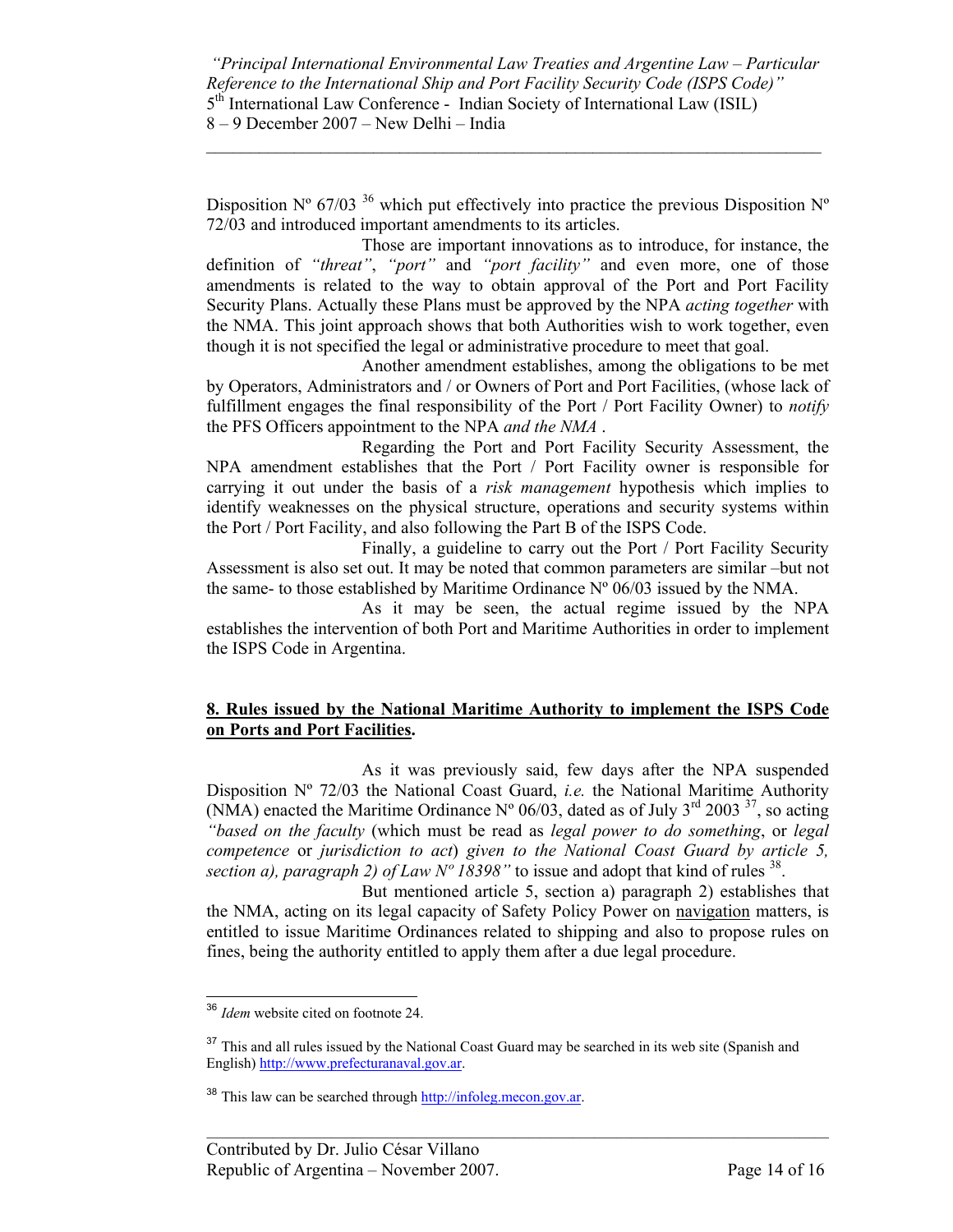$\mathcal{L}_\mathcal{L} = \mathcal{L}_\mathcal{L} = \mathcal{L}_\mathcal{L} = \mathcal{L}_\mathcal{L} = \mathcal{L}_\mathcal{L} = \mathcal{L}_\mathcal{L} = \mathcal{L}_\mathcal{L} = \mathcal{L}_\mathcal{L} = \mathcal{L}_\mathcal{L} = \mathcal{L}_\mathcal{L} = \mathcal{L}_\mathcal{L} = \mathcal{L}_\mathcal{L} = \mathcal{L}_\mathcal{L} = \mathcal{L}_\mathcal{L} = \mathcal{L}_\mathcal{L} = \mathcal{L}_\mathcal{L} = \mathcal{L}_\mathcal{L}$ 

 That is why, from a first approach (particularly from a scope from the *administrative law*) mentioned legal ground to give basis to Maritime Ordinance Nº 06/03 was issued lacking the necessary competence, because the legal rule used to sustain the legitimacy of the act is directly aimed to the NMA power to rule vessels and *shipping* matters (which include those related to their navigation on jurisdictional waters) but not *port* matters, *i.e.* those human activities of ports and port facilities.

Moreover, and by Maritime Ordinance  $N^{\circ}$  09/03 <sup>39</sup> the NMA adopts rules and establishes requisites to be fulfilled, in order to become a *"Licensed"* and *"Authorized"* Recognized Security Organization (RSO) as mentioned by the ISPS Code. Here again, we find that the legal competence to rule –indirectly- port activities is not clearly established.

 Finally, the same objection may be sustained when one analyzes Maritime Ordinance N° 01/04<sup>40</sup> which establishes requisites to obtain a license as Port Security Officer (PSO).

Maritime Ordinance  $N^{\circ}$  6/03 is conceptually based on a similar rule passed by the US National Coast Guard: the Navigation & Inspection Vessel Circular (NVIC) Nº 9/02 which contains several definitions and technical criteria to measure risks, implement the assessments and the Port and Port Facilities Security Plans.

## **9. Problems because of the superposition of both regimes.**

But fortunately, that situation was then solved when Decree  $N^{\circ}$ 1241/2003 the power to rule mentioned matters was specifically granted to the NMA.

 As one may see, the NPA and the NMA have adopted rules to implement the ISPS Code on ports and port facilities and so they have issued binding rules applicable to them.

 As these rules still today co-exist (even though, after Decree Nº 1241/2003 the rules issued by the National Port Authority were left without effect) some problems may come out from that situation, of which these should be considered:

- 1) That even though the NPA first rule (Disposition  $N^{\circ}$  72/03) did not contemplate or even mention any kind of participation from the NMA in the process of certification for the ISPS Code, and that later the NPA mentioned the participation of the NMA, the real situation was (and it still is) that the port facility operator does not exactly know how far does it match with the other rule applicable to him: Maritime Ordinance Nº 06/03.
- 2) Maritime Ordinance Nº 6/03 gives, no doubt, more specific and technical parameters to be fulfilled than Disposition  $N^{\circ}$  72/03 as

 $\overline{a}$ <sup>39</sup> See web site mentioned on footnote 37.

<sup>40</sup> *Id.* footnote 37.